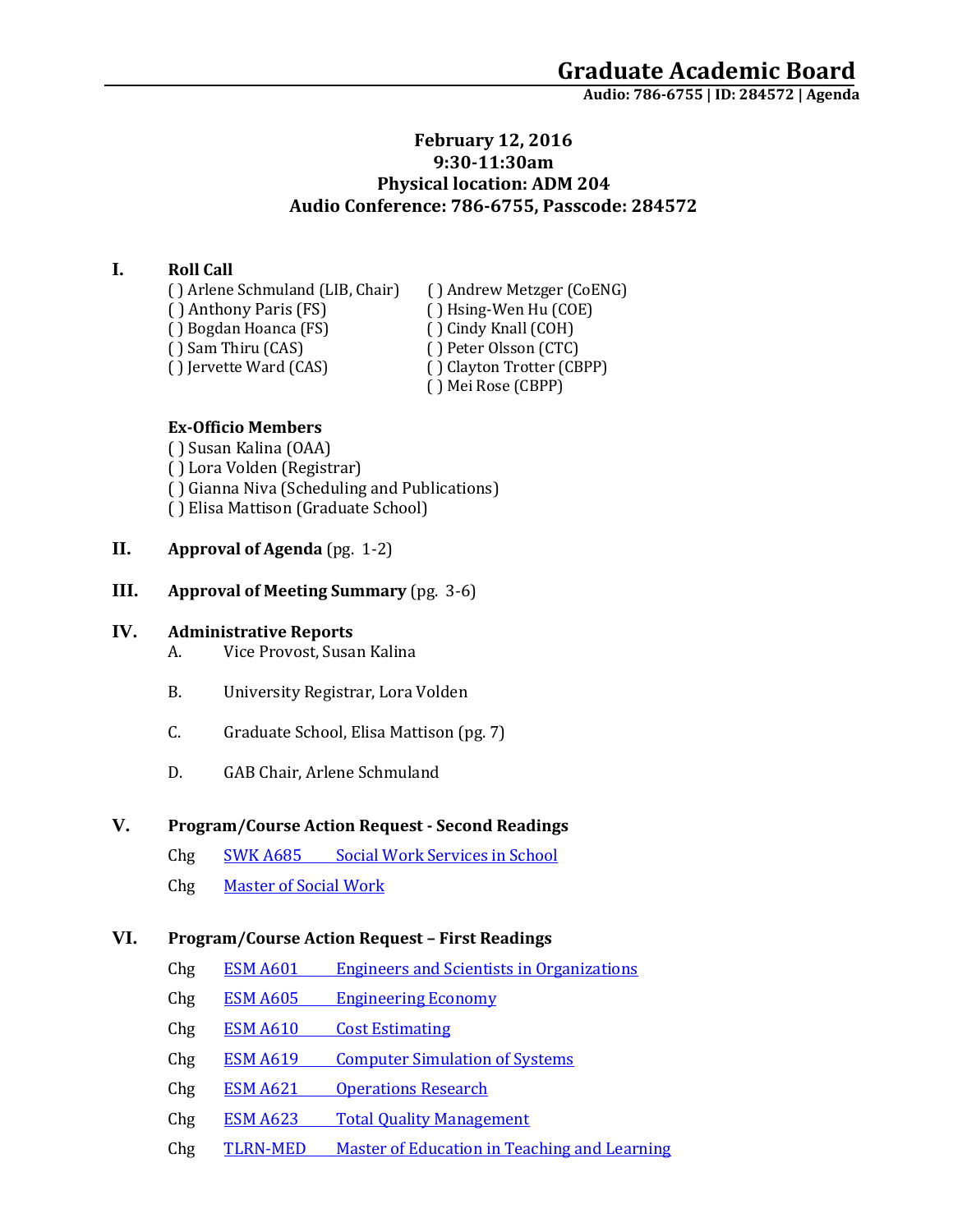| Chg | <b>SPED-MED</b>  | <b>Master of Education in Special Education</b>          |
|-----|------------------|----------------------------------------------------------|
| Chg | <b>EDRS A660</b> | <b>Fundamentals of Research in Education</b>             |
| Chg | <b>EDRS A661</b> | Data-Informed Instruction                                |
| Chg | <b>EDRS A662</b> | <b>Action Research in Education</b>                      |
| Chg | <b>EDRS A663</b> | <b>Research Design</b>                                   |
| Chg | <b>EDRS A664</b> | Developing and Writing Literature Reviews                |
| Chg | <b>EDRS A667</b> | <b>Program Evaluation Fundamentals</b>                   |
| Chg | <b>EDRS A668</b> | <b>Fundamentals of Qualitative Research in Education</b> |
| Chg | <b>EDSY A644</b> | <b>Learning Environments in Secondary Classrooms</b>     |
| Chg | <b>EDSY A661</b> | <b>Assessment in Secondary Classrooms</b>                |

### **VII. Old Business**

#### **VIII. New Business**

- A. Both undergraduate and graduate levels of stacked courses will be reviewed by GAB.
- B. Motion: The Graduate Academic Board proposes that the Curriculum Handbook be amended as follows:

1. Remove the last statement from 2.1.1 C "Effect on resources within the program Note: resources are not evaluated by the academic boards."

2. Remove the note from 2.4.1E that indicates that the Boards do not evaluate the Program Student Learning Outcomes. "E. A complete and valid Academic Assessment Plan must be emailed to the Academic Assessment Committee at ayaac@uaa.alaska.edu in accordance with the requirements of the Academic Assessment Handbook. Note: Academic boards do not evaluate the Program Student Learning Outcomes or Academic Assessment Plan; however the Academic Assessment Plan must be complete, approved through the Dean, and submitted to ayaac@uaa.alaska.edu for review by the Academic Assessment Committee when a new program is submitted to the academic boards. Following AAC review of the Academic Assessment Plan, an informational item is sent to the Faculty Senate

### **IX. Informational Items and Adjournment**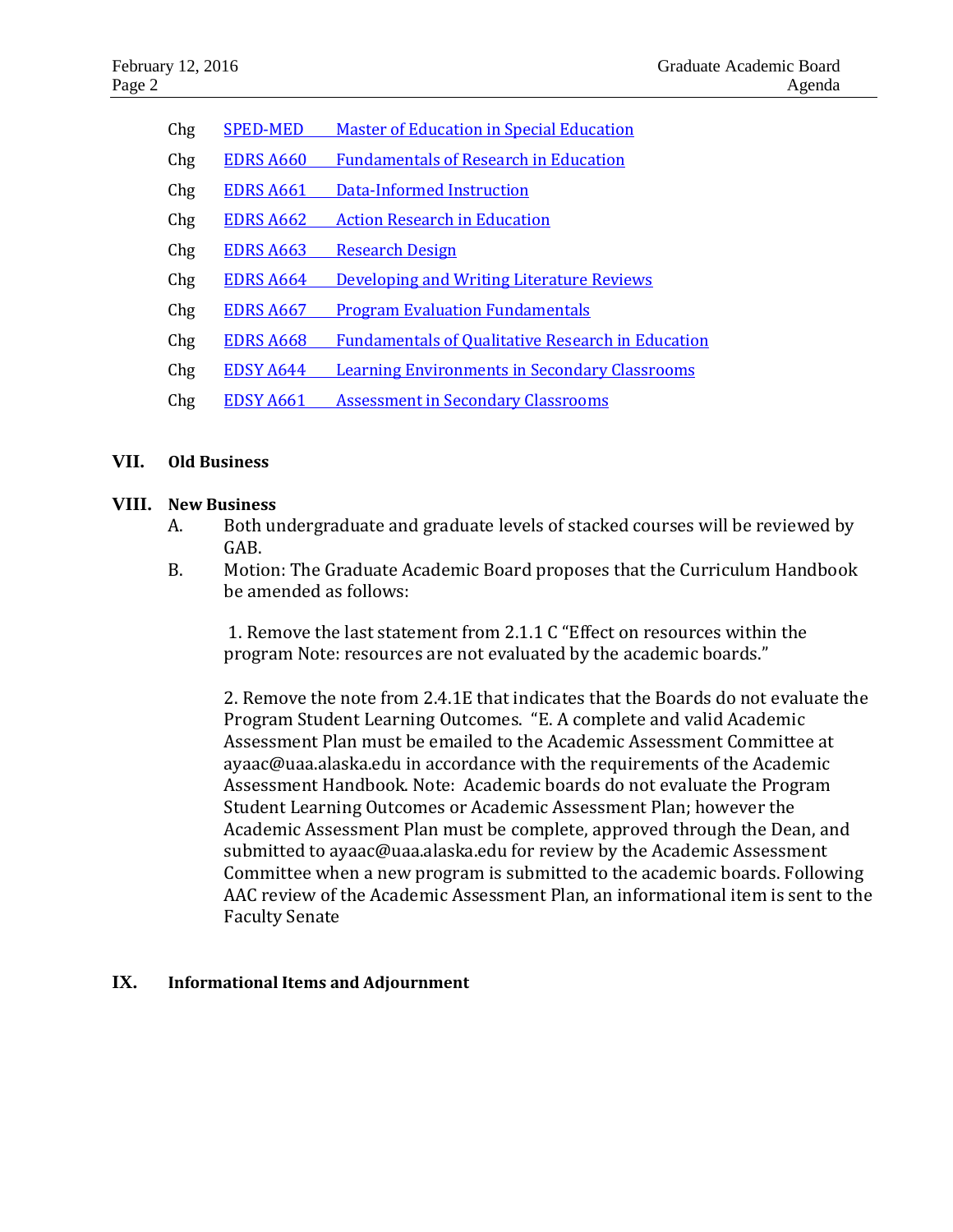# **January 22, 2016 9:30-11:30am Physical location: ADM 204 Audio Conference: 786-6755, Passcode: 284572**

### **I. Roll Call**

(x) Arlene Schmuland (LIB, Chair) (x) Andrew Metzger (CoENG)<br>(x) Anthony Paris (FS) (x) Hsing-Wen Hu (COE) (x) Bogdan Hoanca (FS)  $(x)$  Sam Thiru (CAS) (x) Sam Thiru (CAS) (3) Peter Olsson (CTC)<br>(x) Jervette Ward (CAS) (3) Clayton Trotter (CI

(x) Hsing-Wen Hu (COE)<br>(x) Cindy Knall (COH) (x) Clayton Trotter (CBPP) (x) Mei Rose (CBPP)

#### **Ex-Officio Members**

(x) Susan Kalina (OAA) (x) Lora Volden (Registrar) (x) Gianna Niva (Scheduling and Publications) (x) Elisa Mattison (Graduate School)

**II. Approval of Agenda** (pg. 1-3) *Approved*

> **Approval of Meeting Summary** (pg. 4-5) *Approved*

#### **III. Administrative Reports**

- A. Vice Provost, Susan Kalina
- B. University Registrar, Lora Volden
- C. Graduate School, Elisa Mattison
- D. GAB Chair, Arlene Schmuland

#### **IV. Program/Course Action Request - Second Readings**

### **V. Program/Course Action Request – First Readings**

- Chg ENGL A689 [Advanced Research and Professional Practices](https://nextcatalog.uaa.alaska.edu/courseleaf/courseleaf.cgi?page=/courseadmin/3109/index.html&step=tcadiff) **Waived first and approved for second reading, ready to pass to Faculty Senate**
- Chg [Master of Social Work](https://nextcatalog.uaa.alaska.edu/courseleaf/courseleaf.cgi?page=/programadmin/42/index.html&step=tcadiff) **Passed first read**
- Chg SWK A608 [Social Policy for Advanced Generalist Practice](https://nextcatalog.uaa.alaska.edu/courseleaf/courseleaf.cgi?page=/courseadmin/5908/index.html&step=tcadiff) **Waived first and approved for second reading, ready to pass to Faculty Senate**
- Chg SWK A629 [Advanced Generalist Practice I: Individuals](https://nextcatalog.uaa.alaska.edu/courseleaf/courseleaf.cgi?page=/courseadmin/5912/index.html&step=tcadiff) **Waived first and approved for second reading, ready to pass to Faculty Senate**
- Chg SWK A633 [Advanced Generalist Practice II: Families and Groups](https://nextcatalog.uaa.alaska.edu/courseleaf/courseleaf.cgi?page=/courseadmin/5920/index.html&step=tcadiff) **Waived first and approved for second reading, ready to pass to Faculty Senate**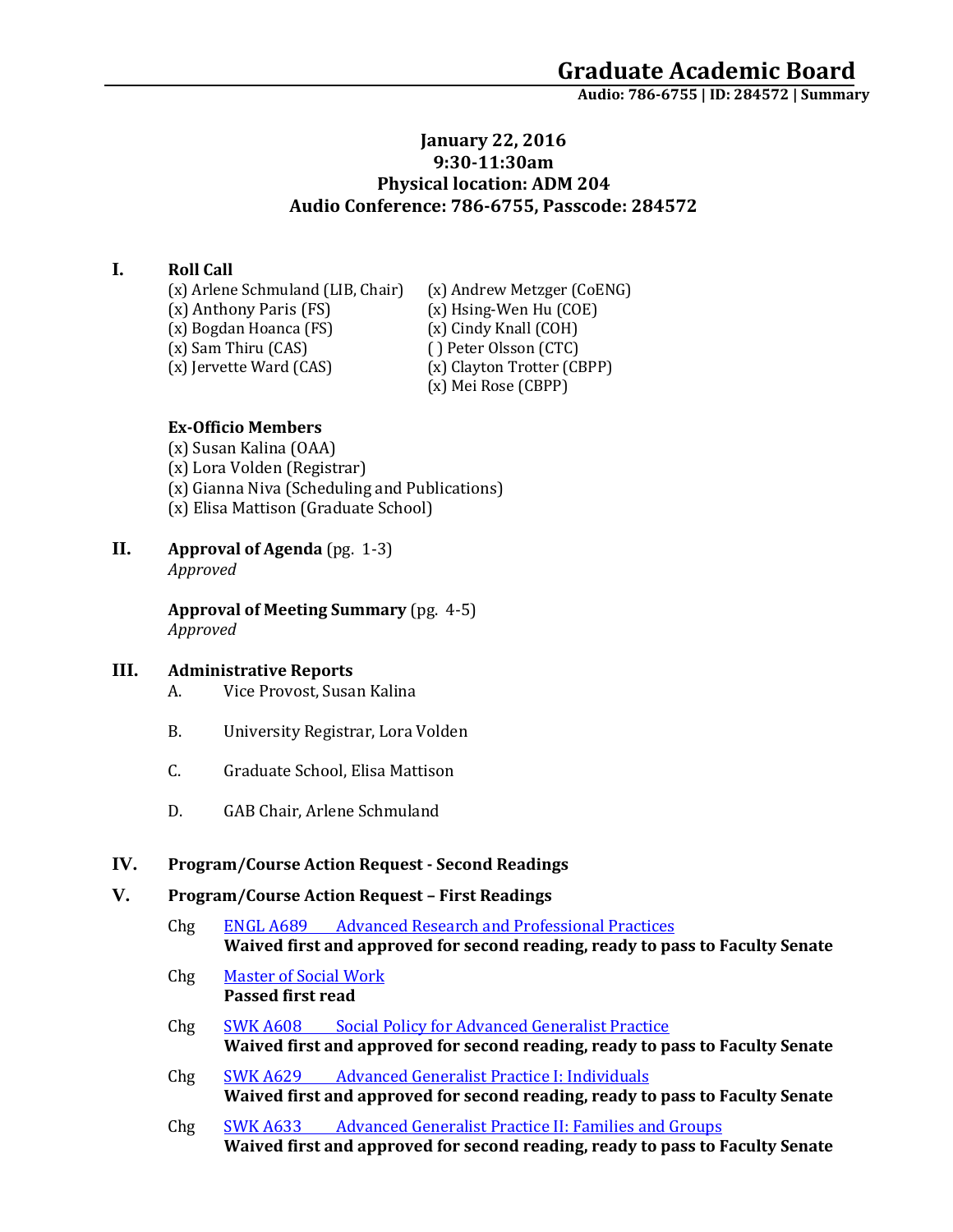| Chg        |                                          | <b>SWK A634</b> Advanced Generalist Practice III: Organization and Communities<br>Waived first and approved for second reading, ready to pass to Faculty Senate                                                                                                                                        |
|------------|------------------------------------------|--------------------------------------------------------------------------------------------------------------------------------------------------------------------------------------------------------------------------------------------------------------------------------------------------------|
| Chg        |                                          | <b>SWK A635</b> Advanced Generalist Integrative Seminar<br>Waived first and approved for second reading, ready to pass to Faculty Senate                                                                                                                                                               |
| Chg        | <b>SWK A638</b>                          | <b>Practice Evaluation Lab</b><br>Waived first and approved for second reading, ready to pass to Faculty Senate                                                                                                                                                                                        |
| Chg        | <b>Passed first read</b>                 | <b>SWK A685</b> Social Work Services in School                                                                                                                                                                                                                                                         |
| <b>Del</b> | <b>SWK A686</b><br><b>Faculty Senate</b> | <b>Social Work Services in Alaska Schools</b><br>Note: Del, not Chg. Waived first and approved for second reading, ready to pass to                                                                                                                                                                    |
| Chg        |                                          | <b>SWK A690</b> Selected Topics in Social Work<br>Waived first and approved for second reading, ready to pass to Faculty Senate                                                                                                                                                                        |
| Chg        | <b>SWK A698</b>                          | <b>MSW Research Seminar</b><br>Waived first and approved for second reading, ready to pass to Faculty Senate                                                                                                                                                                                           |
| Chg        | <b>ESM A608</b>                          | Legal Environment for Engineering, Science and Project Management<br>Waived first and approved for second reading, ready to pass to Faculty Senate                                                                                                                                                     |
| Chg        | <b>ESM A684</b>                          | <b>ESM Project</b><br>Waived first and approved for second reading, ready to pass to Faculty Senate                                                                                                                                                                                                    |
| Chg        | <b>ESM A699</b>                          | <b>Thesis</b><br>Waived first and approved for second reading, ready to pass to Faculty Senate                                                                                                                                                                                                         |
| Add        | <b>EDL A605</b>                          | <b>Leadership Theory and Practice</b><br>Waived first and approved for second reading, ready to pass to Faculty Senate                                                                                                                                                                                 |
| Add        |                                          | <b>ACCT A654</b> Ethics, Law and Corporate Governance<br>Waived first and approved for second reading, ready to pass to Faculty Senate                                                                                                                                                                 |
| Add        | <b>Faculty Senate.</b>                   | <b>BA A644</b> Human Resources for Managers<br>Waived first and approved for second reading, ready to pass to Faculty Senate.<br>Rolled back to initiator to align assessment measures to individual SLOs, once that<br>is completed, Arlene will approve the course on behalf of GAB and it can go to |

Add BA A682 [Branding and Content Marketing Strategies](https://nextcatalog.uaa.alaska.edu/courseleaf/courseleaf.cgi?page=/courseadmin/6440/index.html&step=tcadiff) **Waived first and approved for second reading, ready to pass to Faculty Senate**

# **VI. Old Business**

# **VII. New Business:** *Both motions postponed to next meeting*

- A. Motion: Both undergraduate and graduate levels of stacked courses will be reviewed by GAB.
- B. Motion: The Graduate Academic Board proposes that the Curriculum Handbook be amended as follows:
	- 1. Remove the last statement from 2.1.1 C "Effect on resources within the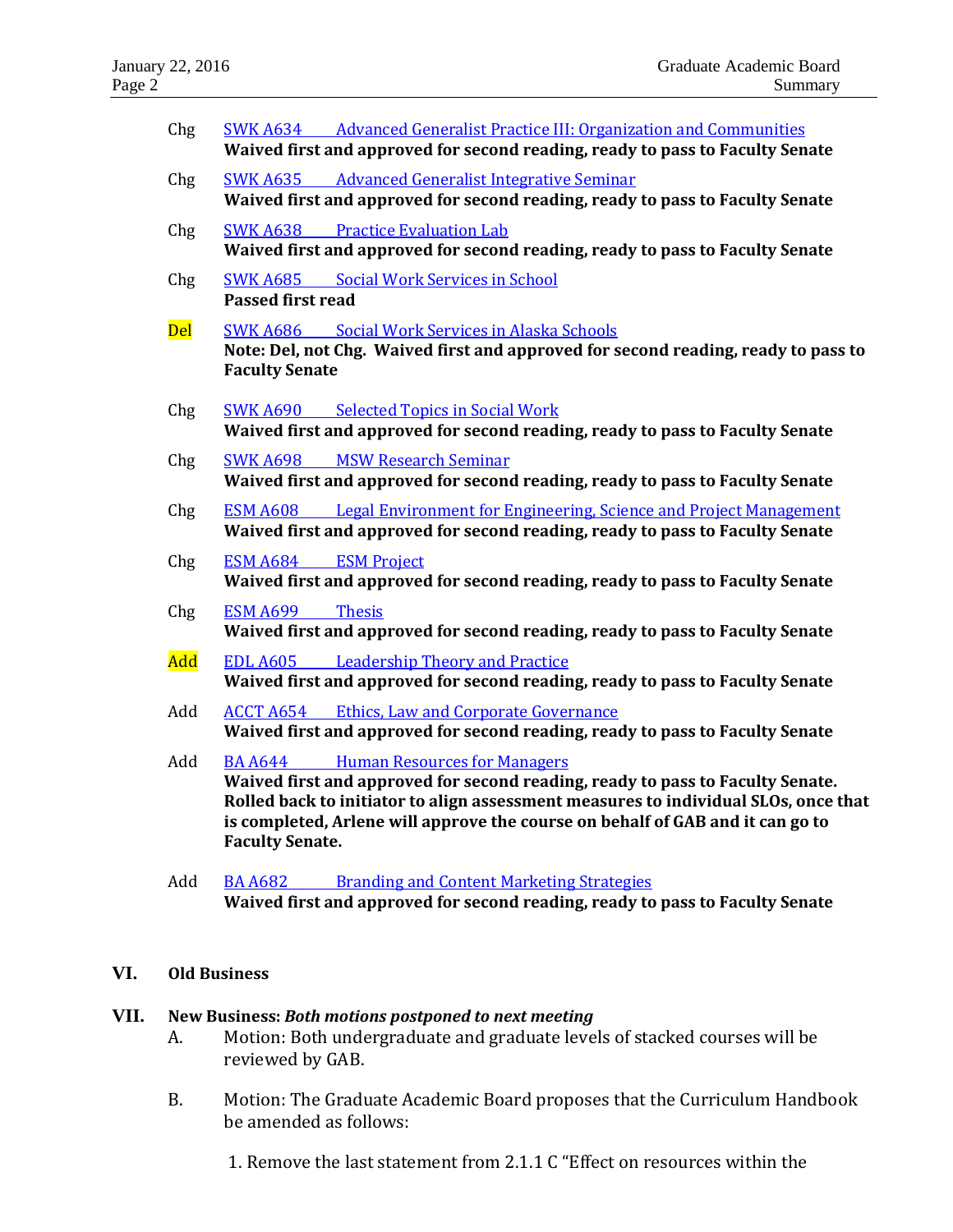program Note: resources are not evaluated by the academic boards."

2. Remove the note from 2.4.1E that indicates that the Boards do not evaluate the Program Student Learning Outcomes. "E. A complete and valid Academic Assessment Plan must be emailed to the Academic Assessment Committee at ayaac@uaa.alaska.edu in accordance with the requirements of the Academic Assessment Handbook. Note: Academic boards do not evaluate the Program Student Learning Outcomes or Academic Assessment Plan; however the Academic Assessment Plan must be complete, approved through the Dean, and submitted to ayaac@uaa.alaska.edu for review by the Academic Assessment Committee when a new program is submitted to the academic boards. Following AAC review of the Academic Assessment Plan, an informational item is sent to the Faculty Senate

### **VIII. Informational Items and Adjournment**

- A. [https://www.uaa.alaska.edu/graduateschool/Graduate\\_Council/index.cfm](https://www.uaa.alaska.edu/graduateschool/Graduate_Council/index.cfm)
- B. Notes from the GAB retreat 1/8/16

Immediate changes to the curriculum handbook proposed under new business for the 1/22/16 GAB agenda:

- Remove the last statement from 2.1.1 C "Effect on resources within the program Note: resources are not evaluated by the academic boards."
- Remove the note from 2.4.1E that indicates that the Boards do not evaluate the Program Student Learning Outcomes. "E. A complete and valid Academic Assessment Plan must be emailed to the Academic Assessment Committee at ayaac@uaa.alaska.edu in accordance with the requirements of the Academic Assessment Handbook. Note: Academic boards do not evaluate the Program Student Learning Outcomes or Academic Assessment Plan; however the Academic Assessment Plan must be complete, approved through the Dean, and submitted to ayaac@uaa.alaska.edu for review by the Academic Assessment Committee when a new program is submitted to the academic boards. Following AAC review of the Academic Assessment Plan, an informational item is sent to the Faculty Senate."

Possible items for CIM development:

• Submit button that includes phrasing such as "In submitting this curriculum/program, we acknowledge that the documentation meets the following standards…" This needs at least two actions: checking with Enrollment Services to see if this is an achievable goal and if so, then coming up with the exact language and proposing that to UAB as well.

Topics for further Board discussions/policy development/scheduling:

• Stacking: We need to review what the Curriculum Handbook says about stacking, clarify what is policy vs procedure or best practices. Clarify expectations. Figure out what information we need to have clear to initiators, what we want for board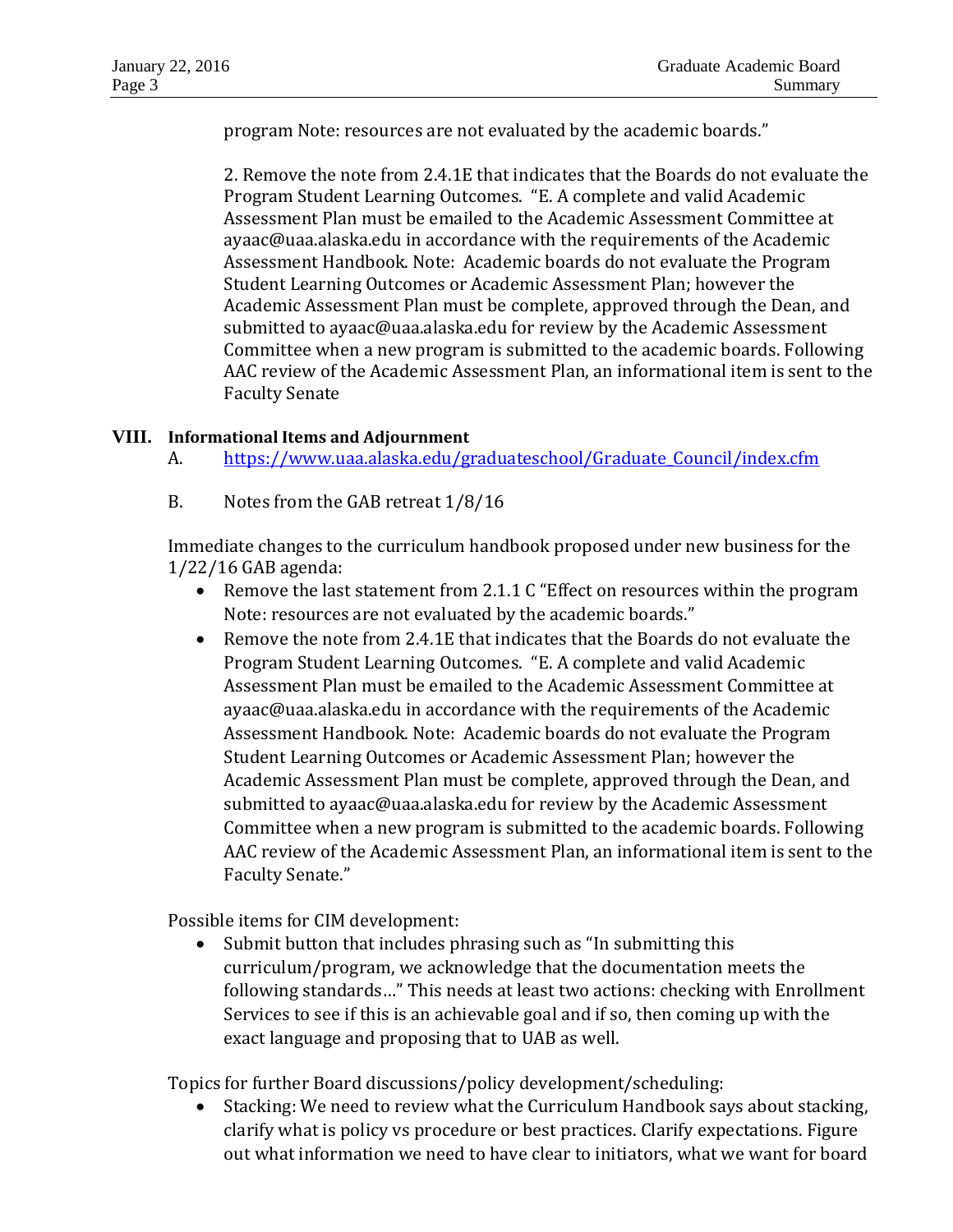use. CH will be undergoing a rewrite to focus on initiator information, with other information moved to more appropriate locales.

- Curriculum review level roles: What are our expectations for curriculum and programs before they reach GAB? At the very least, that the text not include grammatical or typographical errors. Other items we regard as making copy not quite ready for prime time? This could be a list we develop over time as curriculum comes to us and we find we're making repetitive changes.
- Meeting with College Curriculum review groups: the first UAB or GAB meeting in October may be set aside for an all-GAB/UAB/College Curriculum Committees meeting. This decision would need to be confirmed by both boards and receive feedback from members of college committees.

Requests I've already followed up on:<br>• Requested Helena be added to

- Requested Helena be added to the GAB listserv. Done.
- Contacted Michael of ES to see if the default setting on courses can be the hide changes version: apparently this could be a complicated change and at the moment might have to change the default setting for all viewers, not just a specific group.